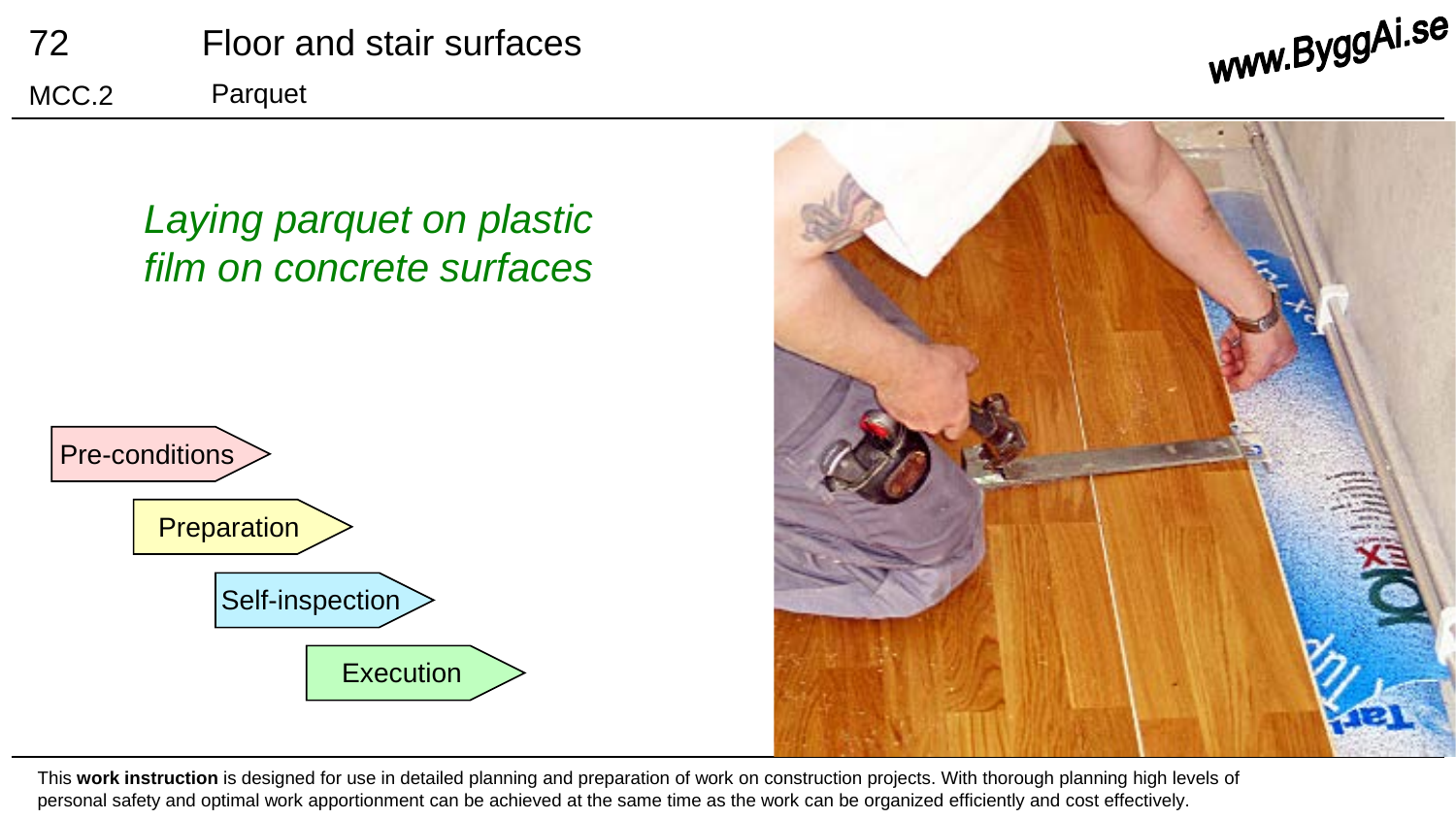<span id="page-1-0"></span>

| Work activity & Problem                         | P  | $\mathsf C$ | $Risk = P^*C$ | Action               |
|-------------------------------------------------|----|-------------|---------------|----------------------|
|                                                 |    |             |               |                      |
| Cutting wood, cut injuries                      | 3  | 35          | 105           |                      |
| Cluttered workplace = Twisting or fall injuries | 10 | 10          | 100           | Regular tidying      |
| Overloading, stretching                         | 10 | 5           | 50            | Using available aids |
|                                                 |    |             |               |                      |

|                   |           | Assessment of probability |                     | <b>Assessment of consequences</b> |             |                                |
|-------------------|-----------|---------------------------|---------------------|-----------------------------------|-------------|--------------------------------|
| Probability = $P$ | $P = 0.1$ | Very unlikely             | (<1 times/10 years) | $C = 0.5$                         | Trifle      |                                |
| $Consequence = C$ | $P = 1$   | Unlikelv                  | (1 times/10 years)  | $C=1$                             | Tinv        | (1 - 2 days sick leave)        |
| $Risk = P * C$    | $P = 3$   | Low probability           | (1 times/3 years)   | $C=5$                             | Small       | (3 - 7 days sick leave)        |
|                   | $P = 10$  | Relative probability      | (1 times/year)      | $C = 15$                          | Tactile     | (8 - 29<br>$\cdot$ " $\cdot$ ) |
|                   | $P = 30$  | Probable                  | (1 times/month)     | $C = 70$                          | Severe      | $ "$ $ \lambda$<br>$(30-299)$  |
|                   |           |                           |                     | $C = 500$                         | Very severe | $ "$ $ )$<br>(>300             |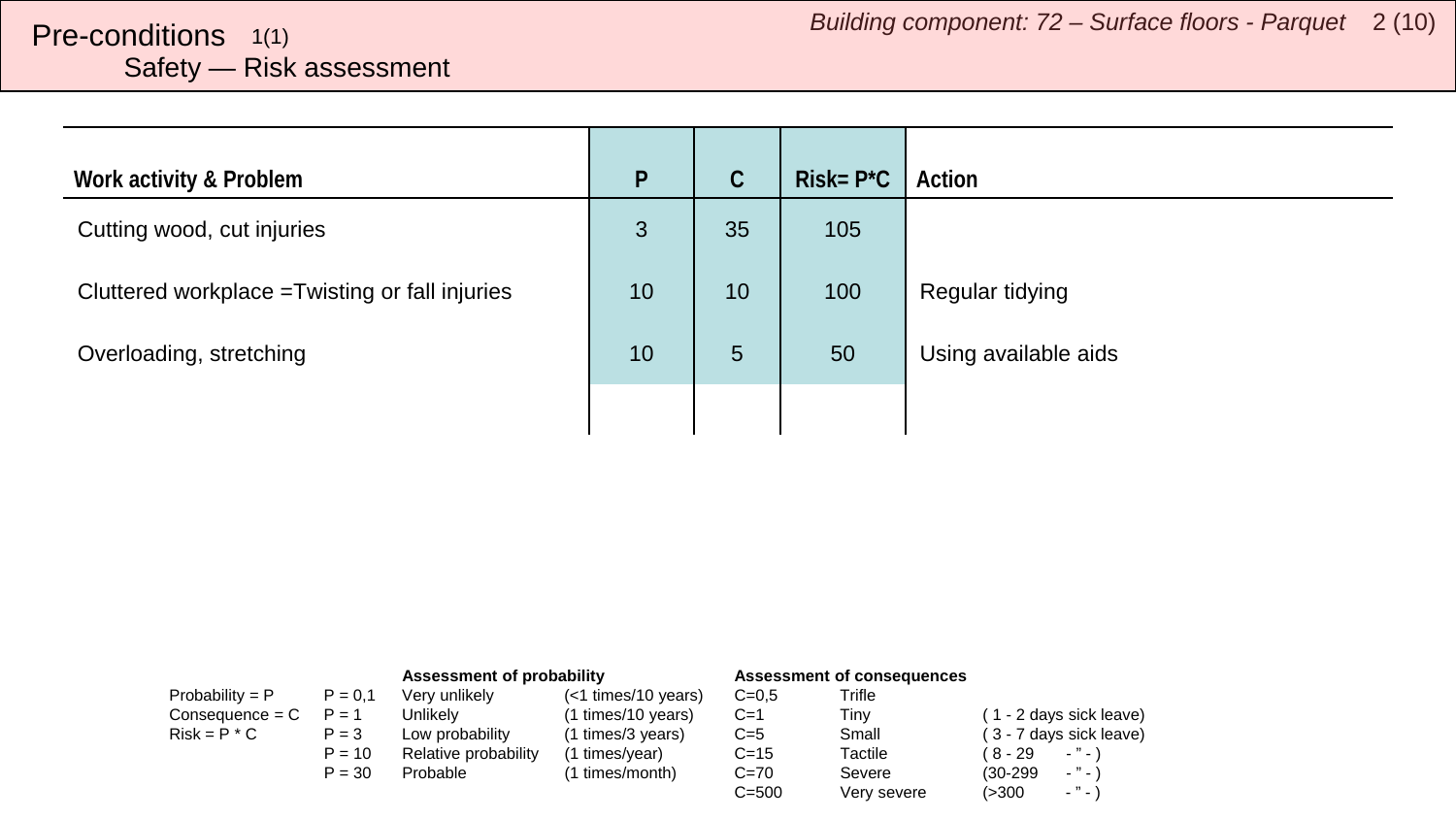#### <span id="page-2-0"></span>Equipment and Materials **Preparation**  $1(2)$

# **Equipment:**

□ Ruler

□ Marker Pen

□ T-square

- $\square$  Wedges between the wall and parquet
- $\square$  Hammer with stroke cushion
- □ 'Impact Iron'

□ Crowbar

- $\square$  Fretsaw and, possible, a circular saw
- □ Broom, possible, vacuum-cleaner
- $\square$  Mat knife for plastic surface



## **Materials:**

□ Parquet

 $\square$  Plastic sheeting or polythene cellular plastic sheet for footfall

#### *Building component: 72 – Surface floors - Parquet* 3 (10)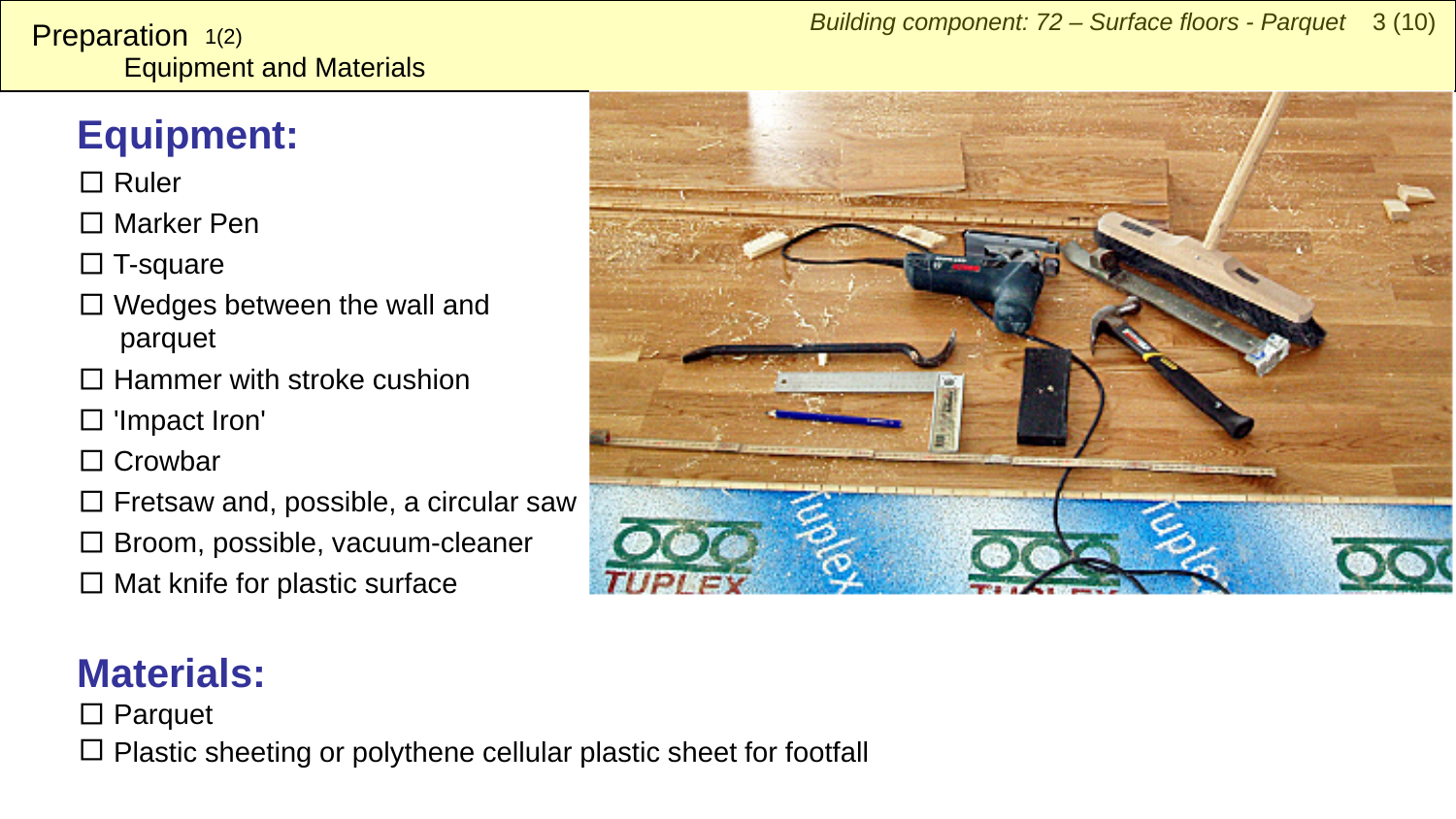#### Deliveries - logistics Preparation 2(2)



The parquet must be kept at the same temperature as where it will ultimately be laid = at least  $18^{\circ}$ C ?

The relative humidity in the room should be between 30 and 60%.

Flooring materials shall not be removed from packaging until it is time for installation.

If the lift is not in use, an alternative lift should be considered.

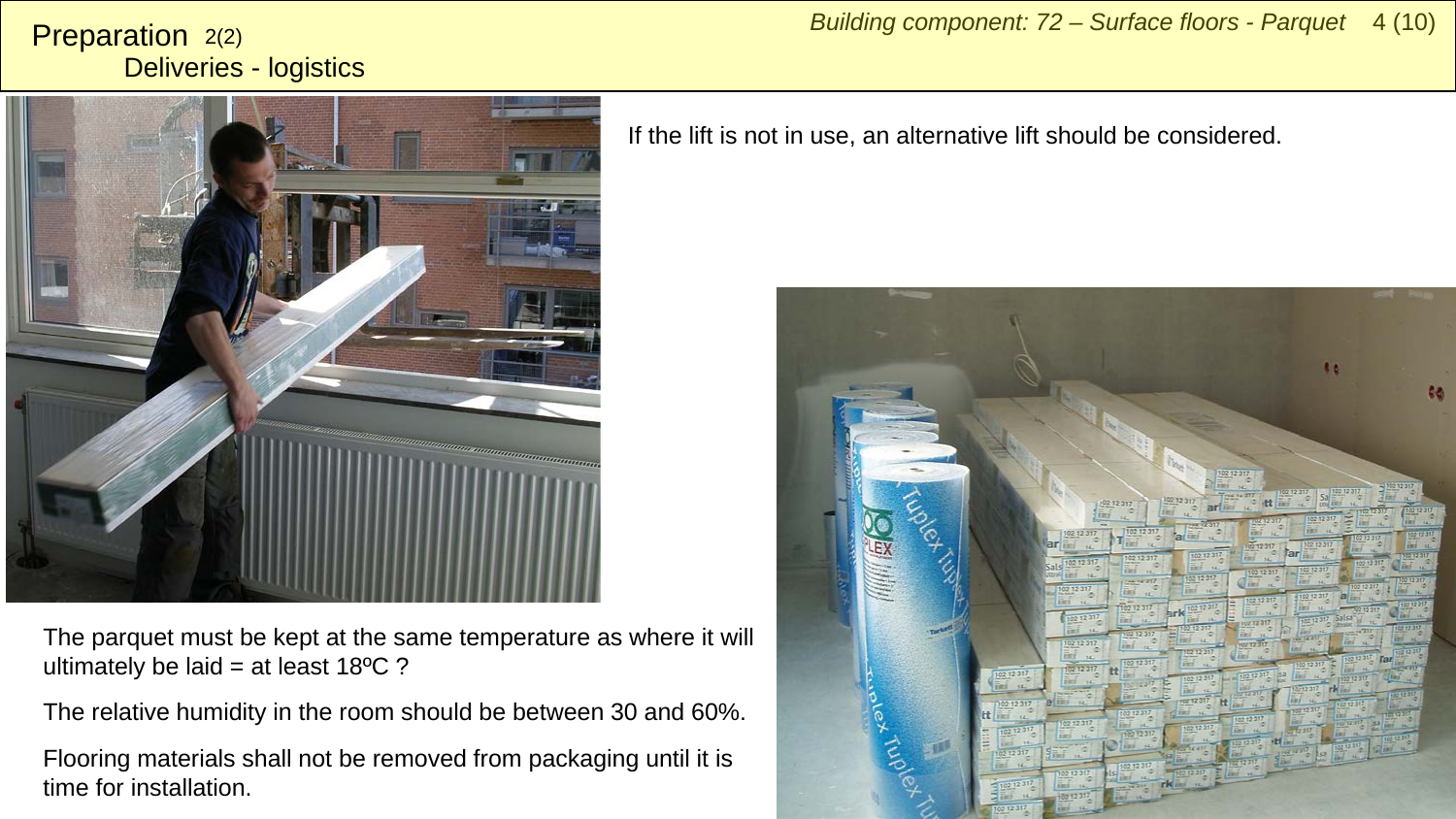#### <span id="page-4-0"></span>Template & instructions Self-inspection 1(2)

| <b>No</b>        | <b>Check</b>                     | <b>Method or equipment</b>                                                       | <b>Frequency</b> | <b>Result</b> | <b>Date</b><br><b>Signature</b> | <b>Deviation/Remedy</b><br>Approval/Non-A |
|------------------|----------------------------------|----------------------------------------------------------------------------------|------------------|---------------|---------------------------------|-------------------------------------------|
| 1                | Substratum                       | View surface of substrates<br>before laying of regarding<br>tolerances and fall. |                  |               |                                 |                                           |
| $\overline{2}$   | Screeding                        | Control of material quality on<br>levelling compounds.                           |                  |               |                                 |                                           |
| $\sqrt{3}$       | Tolerances before surface laying |                                                                                  |                  |               |                                 |                                           |
| 4                | Humidity test                    | Damp-proofing                                                                    |                  |               |                                 |                                           |
| 5                | Parquet                          | Moisture measurement in<br>collaboration with the controller.                    |                  |               |                                 |                                           |
| $\,6\,$          |                                  |                                                                                  |                  |               |                                 |                                           |
| $\overline{7}$   |                                  |                                                                                  |                  |               |                                 |                                           |
| 8                |                                  |                                                                                  |                  |               |                                 |                                           |
| $\boldsymbol{9}$ |                                  |                                                                                  |                  |               |                                 |                                           |
| 10               |                                  |                                                                                  |                  |               |                                 |                                           |
| 11               |                                  |                                                                                  |                  |               |                                 |                                           |
|                  |                                  |                                                                                  |                  |               |                                 |                                           |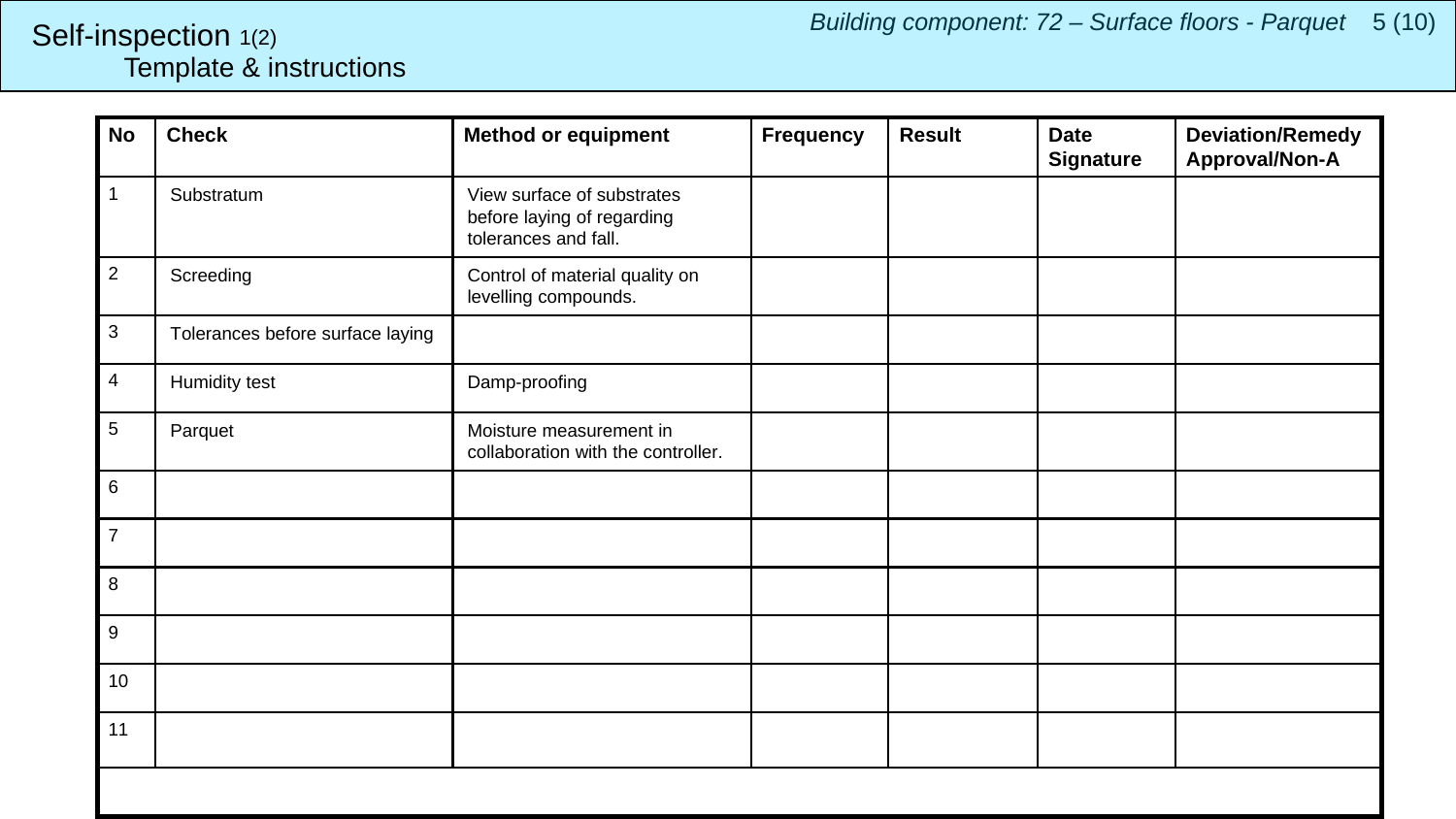#### Key points Self-inspection  $2(2)$

# **Quality criteria for the project and the product**

- Study Drawings, Specifications and Inspection planning
- Think through the alternative **methods of production** and handling of materials, tools etc. that can meet the requirements



## *Pay particular attention to*

- Perform flooring as described in the Specification and in accordance with the manufacturer's instructions
- Be careful with substrata and preparations
- Plan the laying logistics and connections
- Do not mount damaged pieces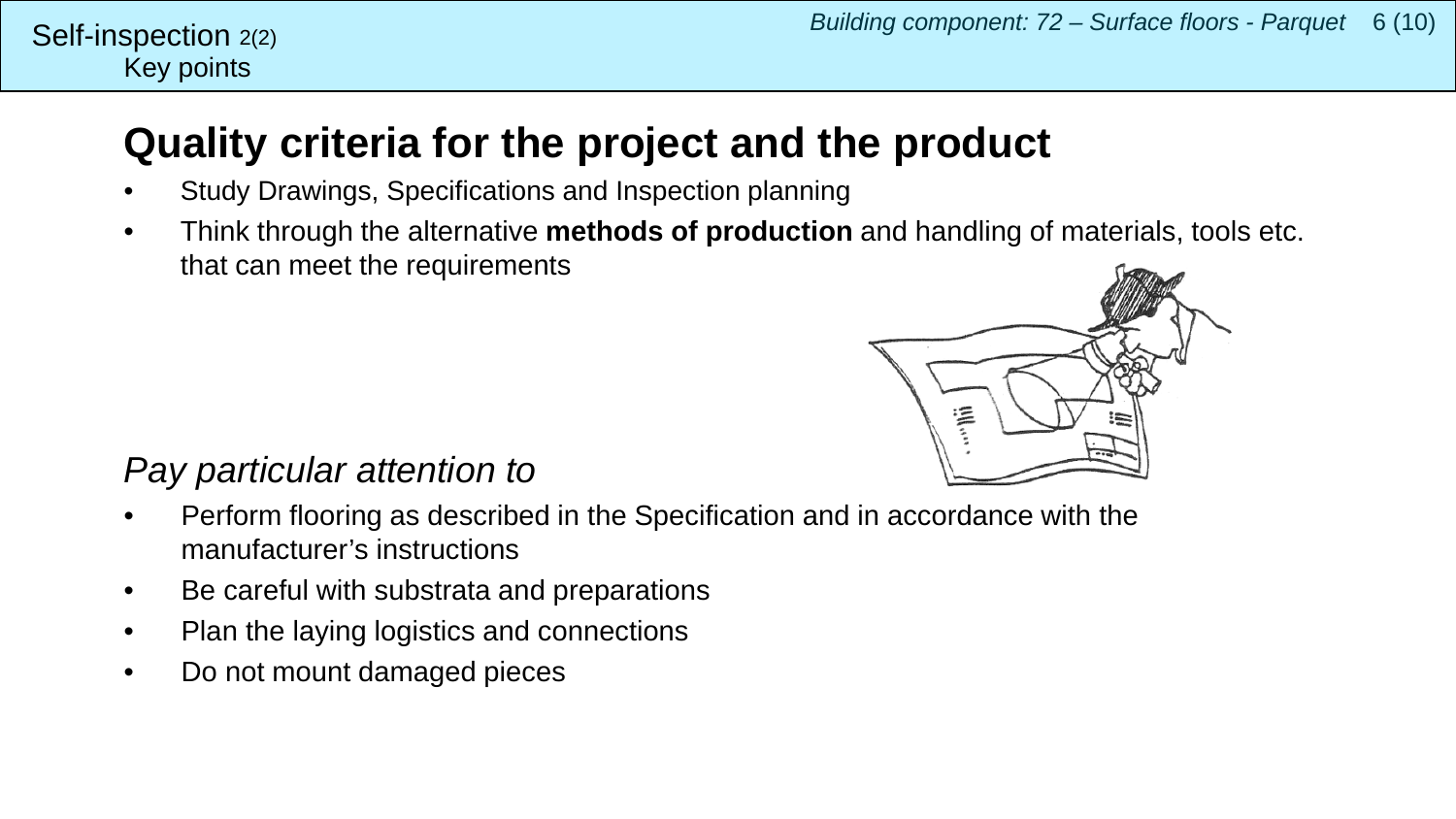Work activity 1(4)

> *Start position:* Hot and dry surfaces painted and the floor vacuumed.



<span id="page-6-0"></span>*Building component: 72 – Surface floors - Parquet* <sup>7</sup> (10) Execution



Firstly, is laid the impact sound insulation of polythene cellular plastic.

Here it is 3 mm impact sound insulation + moisture barrier.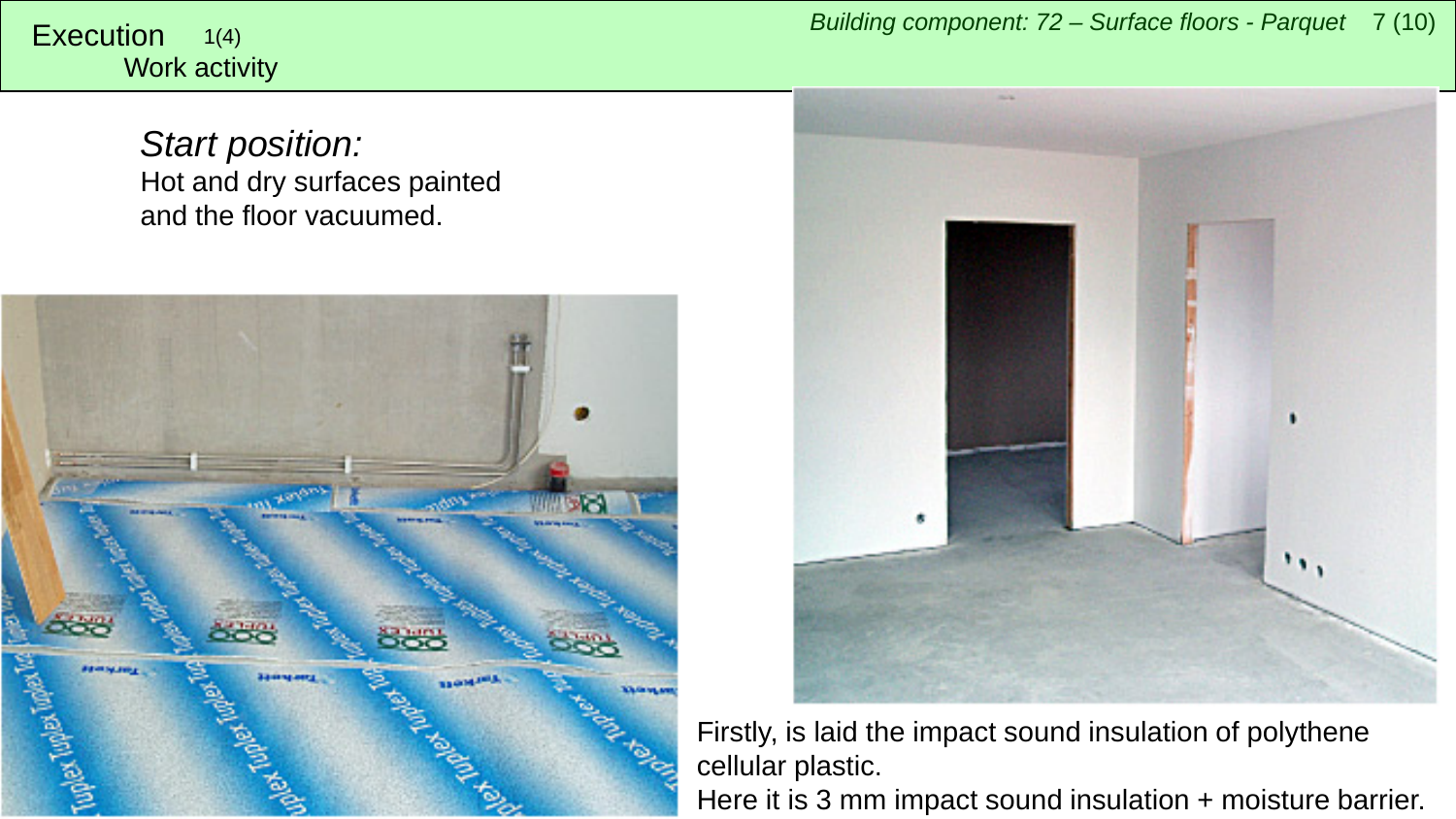Work activity

## *Expansion joints*

Between the wall and the flooring shall be laid an expansion according to the manufacturer's recommendations. Large spaces require larger joints.

An expansion joint shall be provided in the doorways between contiguous areas.





The direction in which the parquet shall be laid should be clear from the working documents.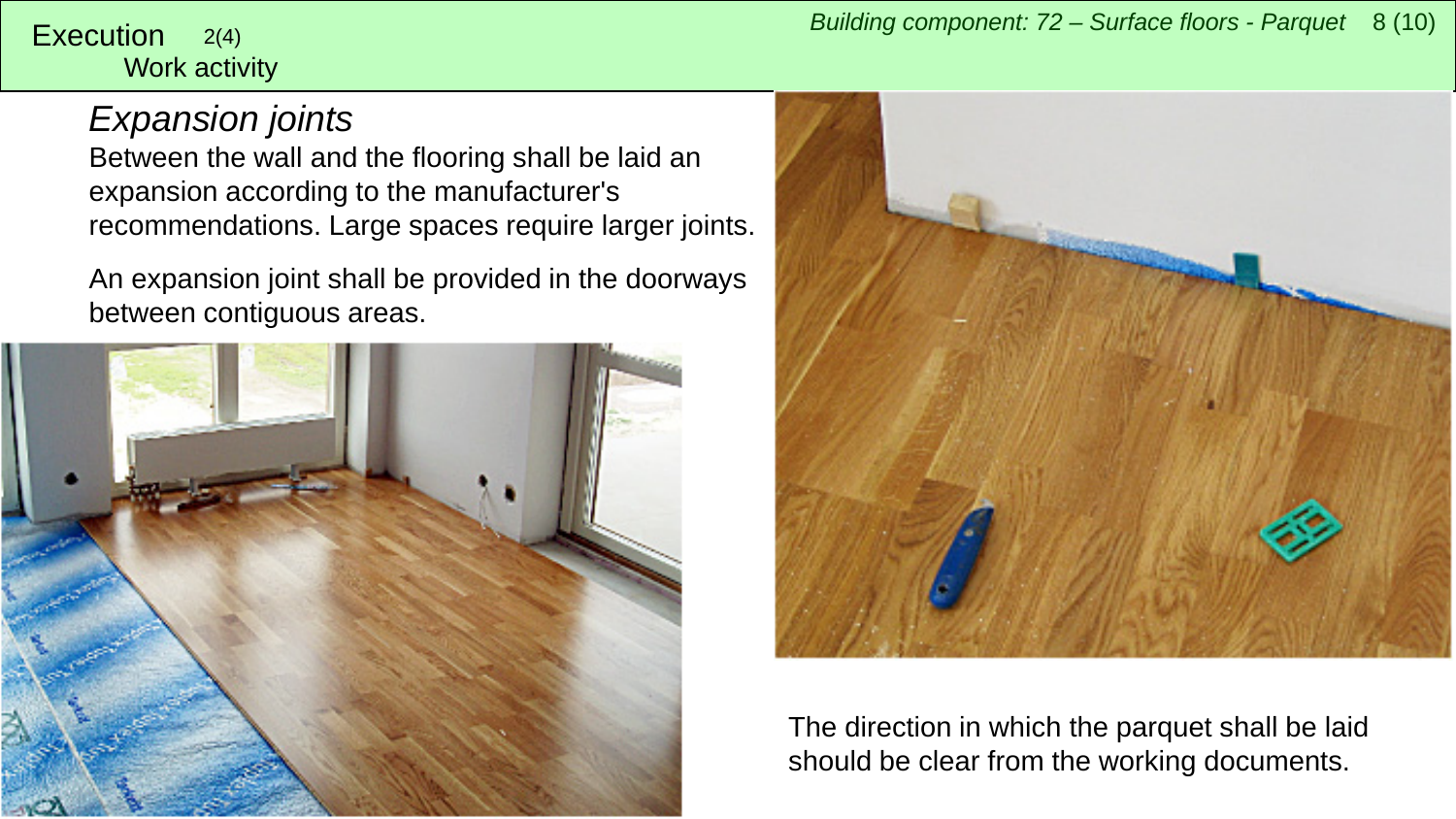# Work activity

Penetrations can be performed neatly. It is important that the pipes do not about the parquet, since this causes a clicking sound due to movement as a result of thermal expansion.





Here, a parquet 'hammer' with a built-in striking head is being used.

Better than a hammer?